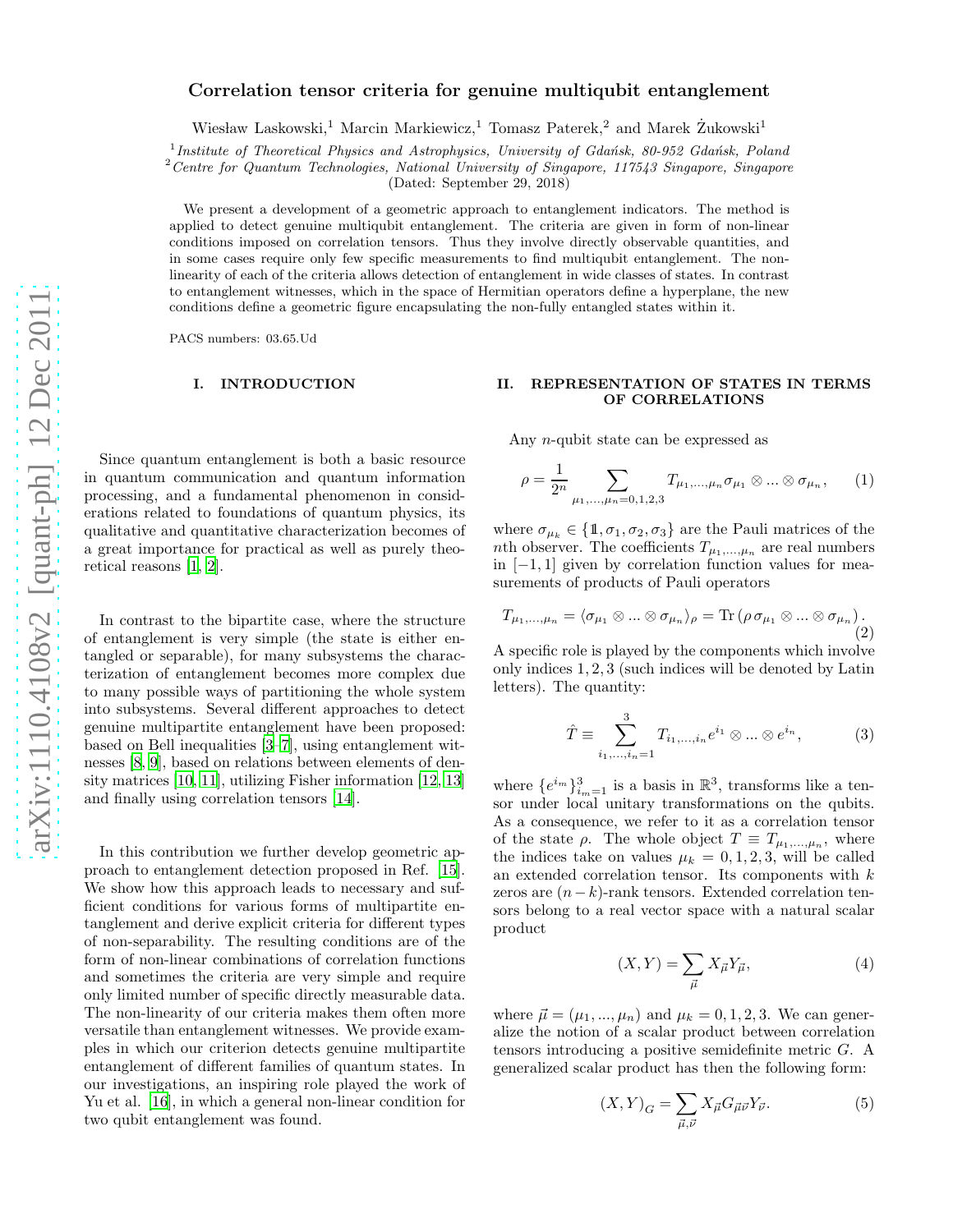This scalar product induces a G-norm:

$$
||T||_G^2 = (T, T)_G. \t\t(6)
$$

Such a generalized scalar product and G-norm were used in [\[15](#page-8-8)].

## III. MULTIPARTITE ENTANGLEMENT

Let us begin with a classification of entanglement of multipartite states.

A pure *n*-partite state  $|\psi\rangle$  is called k-product, if it can be represented as a tensor product of k pure  $i_m$ -partite states:

$$
|\psi_{k-\text{prod}}\rangle = |\psi_{i_1}\rangle \otimes \ldots \otimes |\psi_{i_k}\rangle, \tag{7}
$$

where of course,  $\sum_{m=1}^{k} i_m = n$ . There can be different types of k-product states corresponding to different ways of partitioning  $n$  into a sum of  $k$  integers. We will refer to a definite type of k-product state as  $(i_1 + \ldots + i_k)$ partition product state. Note that different k-product states of the same type may involve in their partitions different physical subsystems. For example,  $(2 + 1)$ partition product states of three particles A, B and C are:  $|\psi_A\rangle |\psi_{BC}\rangle$ ,  $|\psi_B\rangle |\psi_{AC}\rangle$  and  $|\psi_C\rangle |\psi_{AB}\rangle$ . We will refer to all this types of states as:  $(A + BC)$ ,  $(B + AC)$ and  $(AB+C)$  - product states respectively.

The *n*-partite state  $\rho$  is called *k*-separable, if it can be expressed as a probabilistic (convex) mixture of pure k-product states:

$$
\rho_{k-\text{sep}} = \sum_{i} p_i |\psi_{k-\text{prod}}^i\rangle\langle\psi_{k-\text{prod}}^i|.\tag{8}
$$

In this terminology fully separable states are n-separable. If a state is not  $k$ -separable, then it must involve entanglement between at least  $n - k + 2$  parties. Accordingly, a state is called genuinely multipartite entangled, if it is not biseparable, i.e. not 2-separable.

Clearly, a set of k-separable states is convex and it is a subset of  $(k-1)$ -separable states as illustrated in Fig. [1.](#page-1-0) They also touch each other in the following meaning: infinitesimally close to fully separable states there are states with entanglement between arbitrary number of subsystems. For an illustrative example see Section [V B.](#page-4-0)

## IV. NECESSARY AND SUFFICIENT CONDITIONS FOR MULTIPARTITE ENTANGLEMENT

To indicate a case of a non-k-separability we shall use the following simple geometrical observation, which is a corollary of the results of [\[15\]](#page-8-8), namely that:

<span id="page-1-1"></span>
$$
\left(\exists_{G} \max_{T^{k-sep}} (T^{k-sep}, T)_G < ||T||_G^2\right) \Longrightarrow T \text{ is not } k \text{-sep.},\tag{9}
$$

where  $T^{k-sep}$  is a correlation tensor of some k-separable state, and  $G$  is a metric in the sense of equation  $(5)$ . It forms a sufficient condition for multipartite entanglement between at least  $n - k + 2$  parties.

The advantage of using scalar products to entanglement detection is that optimization over separable states in  $(9)$  can be replaced with optimization over pure kproduct states only:

$$
\max_{T^{k-sep}} (T^{k-sep}, T)_G = \max_{\{\{p_i\}, T^{k-prod}\}} \left( \sum_i p_i T_{(i)}^{k-prod}, T \right)_G
$$
\n
$$
\leq \max_{T^{k-prod}} (T^{k-prod}, T)_G, \tag{10}
$$

This follows directly from linearity of a scalar product and convexity of  $k$ -separable states. Since  $k$ -separable states may involve different types of k-product states, one should optimize over all possible partitions compatible with k-separability. This reveals another feature of our condition of potential practical value: for different partitions  $\pi$  one can use different metrics to reveal that the state is not  $k$ -product. All above implies the following modified condition:

<span id="page-1-2"></span>
$$
\left(\forall_{\pi} \exists_{G_{\pi}} \max_{T_{\pi}^{k\text{-prod}}}(T_{\pi}^{k\text{-prod}}, T)_{G_{\pi}} < ||T||_{G_{\pi}}^2\right) \Longrightarrow
$$
\n
$$
T \text{ is not } k\text{-separable.} \tag{11}
$$

Finally, it is easy to show by adapting the reasoning of [\[15\]](#page-8-8), that in case of any non- $k$ -separable multiqubit state, for any given partition, one can find such a metric  $G$  that LHS of the inequality in condition [\(11\)](#page-1-2) holds, which leads to a necessary and sufficient condition for genuine multipartite entanglement. Indeed, the condition of rejecting full separability, originally formulated in [\[15\]](#page-8-8) in terms of density matrices, can be put as follows:

<span id="page-1-3"></span>
$$
\max_{\rho_{prod}} \text{Tr}(\rho \tilde{G} \rho_{prod}) < \text{Tr}(\rho \tilde{G} \rho) \Longrightarrow \rho \text{ is not product state},\tag{12}
$$

where now  $\tilde{G}$  is a positive semidefinite superoperator. In [\[15\]](#page-8-8) it is shown, that, conversly, if a state  $\rho$  is not separable, there exists a positive semidefinite superoperator  $\tilde{G}$ , such that the inequality [\(12\)](#page-1-3) holds. To state this fact



<span id="page-1-0"></span>FIG. 1. Sets of k-separable states: all sets are convex, the darker is the color of a set the more separable are its states, i.e. a set of k-separable states contains as its subsets all morethan-k-separable states.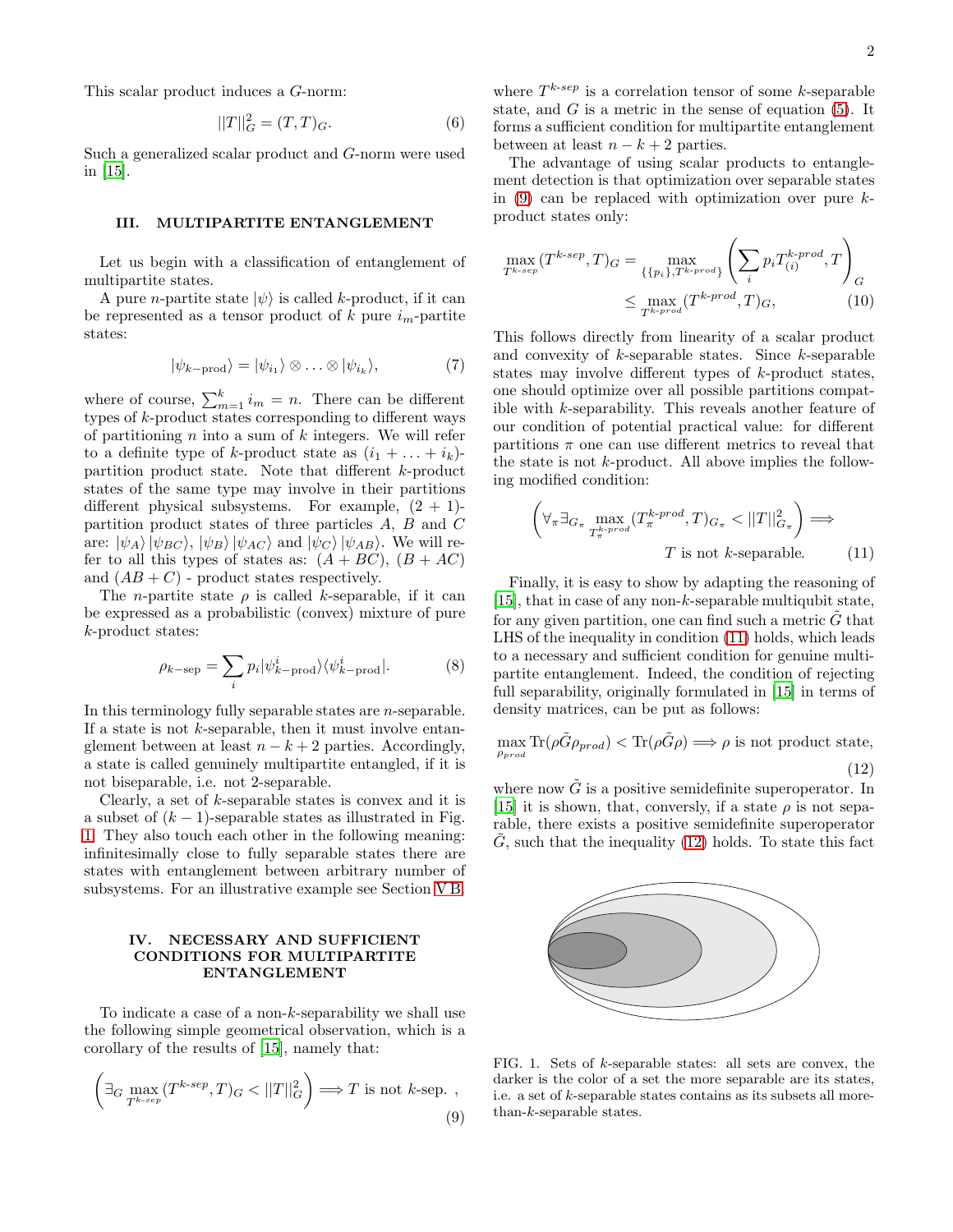clearly let us introduce new notation. Let  $\{f_{\mu}\}_{\mu=0}^3$  denote standard basis in the space of  $2 \times 2$  matrices over complex numbers  $M_2(\mathbb{C})$ , that is the space of operators acting on a Hilbert space  $\mathbb{C}^2$  of a single qubit. Any density matrix  $\rho$  can then be decomposed as  $\rho = \sum_{\vec{\mu}} \rho_{\vec{\mu}} f_{\vec{\mu}},$ where  $\vec{\mu} = {\mu_1, \ldots, \mu_n}$  and  $f_{\vec{\mu}} = f_{\mu_1} \otimes \ldots \otimes f_{\mu_n}$  is a basis in a tensor product space  $(M_2)^{\otimes n} = M_{2^n}$ . According to [\[15](#page-8-8)], if a state  $\rho$  is not separable, then there exists a superoperator  $\tilde{G}$ , such that:

<span id="page-2-0"></span>
$$
\max_{\rho_{prod}} \text{Tr}(\rho \tilde{G} \rho_{prod}) < \text{Tr}(\rho \tilde{G} \rho). \tag{13}
$$

In the case of rejecting  $k$ -separability instead of full separability we proceed in full analogy, except for the fact that for optimilizing the LHS of [\(12\)](#page-1-3) for each partition, we treat all elements of this partition as a single system (of course it can be of higher dimension). Having  $k$  single systems we can find a metric  $\tilde{G}$  for each partition separately, since correctness of condition [\(13\)](#page-2-0) does not depend on dimensions of single systems under consideration. By choosing a specific basis (putting  $f_{\mu} = \sigma_{\mu}$ ), all above considerations can be translated into correlation tensor representation of a state [\(1\)](#page-0-1). Indeed, having a density matrix of any state in correlation tensor form [\(1\)](#page-0-1), we can find its components in a standard basis in the following manner:

$$
\rho_{\vec{\mu}} = \sum_{\vec{\nu}} T_{\vec{\nu}} U_{\vec{\mu}\vec{\nu}}.\tag{14}
$$

The scalar product between density matrices  $\rho$  and  $\rho'$  in metric  $\tilde{G}$  can now be reformulated as a scalar product between extended correlation tensors:

$$
\operatorname{Tr}(\rho \tilde{G} \rho') = (\rho, \rho')_{\tilde{G}} = \sum_{\vec{\mu}\vec{\nu}} \rho_{\vec{\mu}} \tilde{G}_{\vec{\mu}\vec{\nu}} \rho'_{\vec{\nu}}
$$

$$
= \sum_{\vec{\mu}\vec{\nu}} \sum_{\vec{\gamma}\vec{\delta}} T_{\vec{\gamma}} U_{\vec{\mu}\vec{\gamma}} \tilde{G}_{\vec{\mu}\vec{\nu}} T'_{\vec{\delta}} U_{\vec{\nu}\vec{\delta}}
$$

$$
= \sum_{\vec{\gamma}\vec{\delta}} T_{\vec{\gamma}} G_{\vec{\gamma}\vec{\delta}} T'_{\vec{\delta}} = (T, T')_G. \tag{15}
$$

Above transformation implies, that the metric operator G which defines a scalar product of correlation tensors (cf. [\(5\)](#page-0-0)) corresponding to a scalar product of density matrices with superoperator  $\tilde{G}$  has the following form:

$$
G_{\vec{\gamma}\vec{\delta}} = \sum_{\vec{\mu}\vec{\nu}} U_{\vec{\mu}\vec{\gamma}} \tilde{G}_{\vec{\mu}\vec{\nu}} U_{\vec{\nu}\vec{\delta}} \tag{16}
$$

Altogether we have shown the following proposition fully characterizing  $k$ -separability:

Proposition 1 *An* n*-particle state endowed with extended correlation tensor* T *is not* k*-separable if and only if for every partition* π *into* k *subsystems there exists a metric*  $G_{\pi}$ *, such that the following inequality holds:* 

<span id="page-2-1"></span>
$$
\max_{T_{\pi}^k\text{-}prod}(T_{\pi}^{k\text{-}prod},T)_{G_{\pi}} < (T,T)_{G_{\pi}}.\tag{17}
$$

# V. EXAMPLES

We present here a few examples of applications of Proposition [1.](#page-2-1) It leads to simple sufficient conditions for multipartite entanglement that are sometimes also necessary and detects entanglement of various classes of states (which is impossible using entanglement witnesses).

# A. Three-qubit entanglement

To reveal a genuine 3-partite entanglement in a three qubit state we have to exclude the case of biseparability. We derive several sufficient criteria using different metric tensors.

### 1. Standard metric

Here we shall give a condition which is unbiased in its formulation with respect to any family of entangled states. It uses the diagonal metric, that with  $G_{\vec{\mu}\vec{\nu}}$  in the form of a Kronecker delta  $\delta_{\vec{\mu}\vec{\nu}}$ .

Let  $\hat{T}$  be a correlation tensor of a 3-qubit state, and let  $\hat{T}^{2+1}$  be a correlation tensor of a  $(2 + 1)$ -partition product 3-qubit state. Assuming standard (Euclidean) scalar product in space  $\mathbb{R}^9$ :

$$
(\hat{X}, \hat{Y}) = \sum_{i,j,k=1}^{3} X_{ijk} Y_{ijk},
$$
\n(18)

we show, that  $\max_{\sigma} \max_{\hat{T}_{\sigma}^{2+1}} (\hat{T}_{\sigma}^{2+1}, \hat{T})$ , where  $\sigma$  denotes permutation of biproduct states (here three possible splittings), is upper bounded by:

<span id="page-2-2"></span>
$$
\max_{\sigma} \max_{\sigma(\hat{O}\otimes\hat{O}',\hat{\mathbb{1}})} \sqrt{\sum_{i=1}^{3} (|T_{\sigma(11i)} - T_{\sigma(22i)}| + |T_{\sigma(33i)}|)^2},
$$
\n(19)

where  $\sigma(\hat{O} \otimes \hat{O}', \hat{\mathbb{1}})$  means, that the second maximization is done over local orthogonal transformations applied to subsystems over which, for a given  $\sigma$ , summation is not performed, e.g. if  $\sigma$  is a trivial permutation,  $\sigma(\hat{O}\otimes\hat{O}',\hat{\mathbb{1}})=\hat{O}\otimes\hat{O}'\otimes\hat{\mathbb{1}}.$ 

Clearly  $\hat{T}^{2+1} = \hat{T}^2 \otimes \hat{T}^1$ . Any pure two qubit state can be expressed in a Schmidt basis in the form:  $\cos \theta |00\rangle +$  $\sin \theta$ |11), which has the following nonvanishing terms of correlation tensor  $\hat{T}^2$ :

<span id="page-2-3"></span>
$$
T_{11} = \sin 2\theta
$$
  
\n
$$
T_{22} = -\sin 2\theta
$$
  
\n
$$
T_{33} = 1
$$
\n(20)

while  $\hat{T}^1$  is a Bloch vector:

$$
\hat{T}^1 = \vec{m} = [m_1, m_2, m_3], \quad \text{with} \quad \sqrt{m_1^2 + m_2^2 + m_3^2} = 1.
$$
\n(21)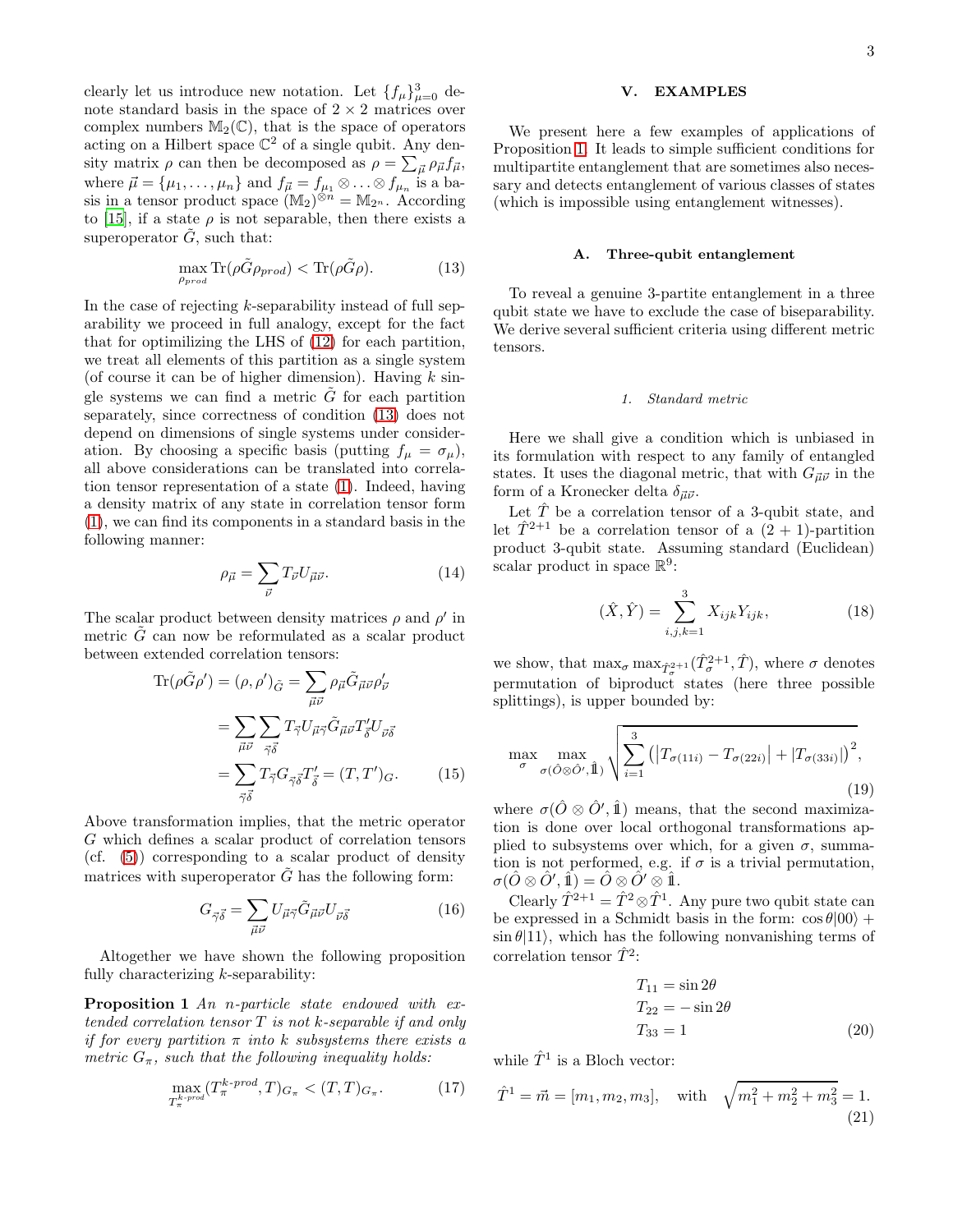Hence the scalar product  $(\hat{T}_{\sigma}^{2+1}, \hat{T})$ , where  $\sigma$  denotes some permutation of indices defining to which subsystems tensors  $\hat{T}^2$  and  $\hat{T}^1$  correspond, can be expressed as:

$$
(\hat{T}_{\sigma}^{2+1}, \hat{T}) = \sum_{i=1}^{3} \left( (T_{\sigma(11i)} - T_{\sigma(22i)}) \sin 2\theta + T_{\sigma(33i)} \right) m_i.
$$
\n(22)

Since  $\vec{m}$  is arbitrary unit vector, the maximization over  $\vec{m}$  gives:

<span id="page-3-0"></span>
$$
\max_{\vec{m}}(\hat{T}_{\sigma}^{2+1}, \hat{T}) =
$$
\n
$$
= \sqrt{\sum_{i=1}^{3} ((T_{\sigma(11i)} - T_{\sigma(22i)}) \sin 2\theta + T_{\sigma(33i)})^2}.
$$
\n(23)

Finally we have to maximize over  $\theta$ , over permutations  $\sigma$ of subsystems and over all possible local rotations  $\hat{O}\otimes \hat{O}'$ applied to subsystems, over which we do not sum in Eq. [\(23\)](#page-3-0). At this stage we do not need to maximize over rotations applied to the subsystem over which we sum in the above equation, since maximization over a unit  $\vec{m}$  is equivalent to maximization over all possible rotations of this vector, and the maximization over rotations of the scalar product  $(\hat{T}_{\sigma}^{2+1}, \hat{T})$  can be performed over any of the tensors in this product.

Adopting the notation introduced in Eq. [\(19\)](#page-2-2) and using the fact that for reals  $r_1$  and  $r_2$  we have  $(r_1 \sin 2\theta +$  $(r_2)^2 \le (|r_1| + |r_2|)^2$ , we reach the following condition:

Proposition 2 *If the following inequality holds:*

<span id="page-3-1"></span>
$$
\max_{\sigma,\sigma(\hat{O}\otimes\hat{O}',\hat{\mathcal{U}})}\sqrt{\sum_{i=1}^{3} \left( \left|T_{\sigma(11i)} - T_{\sigma(22i)}\right| + \left|T_{\sigma(33i)}\right|\right)^2} < ||\hat{T}||^2,
$$
\n(24)

*then the state described by correlation tensor*  $\hat{T}$  *is genuinely 3-partite entangled.*

However, as the left-hand side of this proposition may be strictly bigger than Eq. [\(23\)](#page-3-0), in some cases it is more effective to directly use condition

$$
\max_{\sigma} \max_{\hat{T}_{\sigma}^{2+1}} (\hat{T}_{\sigma}^{2+1}, \hat{T}) \le ||\hat{T}||^2. \tag{25}
$$

For example, for a generalized 3-partite GHZ state:

<span id="page-3-3"></span>
$$
|GHZ_{\alpha}\rangle = \cos\alpha|000\rangle + \sin\alpha|111\rangle, \qquad (26)
$$

mixed with white noise:

$$
v|GHZ_{\alpha}\rangle\langle GHZ_{\alpha}|+(1-v)\frac{1}{8}\mathbb{1},\tag{27}
$$

Eq. [\(23\)](#page-3-0) is maximized for vanishing  $\theta$ , and reads  $v\sqrt{1+3\sin^2 2\alpha}$ . The same value is obtained after applying local rotations as we verified numerically. Since the squared length of the correlation tensor equals  $v^2(1+)$  $3\sin^2 2\alpha$ , we find that if v exceeds the critical value

<span id="page-3-2"></span>
$$
v_{crit} = \frac{1}{\sqrt{1 + 3\sin^2 2\alpha}},
$$
\n(28)

the state is genuinely 3-partite entangled for any  $\alpha$ . Local rotations applied to the left-hand side of [\(24\)](#page-3-1) make its value higher than the one which follows from Eq. [\(23\)](#page-3-0), and accordingly Proposition [2](#page-3-1) does not detect as many states as direct application of Eq. [\(23\)](#page-3-0). Finally, note that the critical visibility [\(28\)](#page-3-2) holds for all possible locally unitarily equivalent 3-partite GHZ states. For a symmetric GHZ state (that is for  $\alpha = \pi/4$ ),  $v_{crit} = \frac{1}{2}$ . Note that even for an arbitrarily small but finite  $\alpha$ , the state [\(26\)](#page-3-3) is 3-partite entangled, while for  $\alpha = 0$  it is fully separable.

In case of a 3-partite W state  $|W_3\rangle = \frac{1}{\sqrt{2}}$  $\frac{1}{3}(|100\rangle+|010\rangle+$  $|001\rangle)$  mixed with white noise:

$$
\rho_W(p) = v|W_3\rangle\langle W_3| + (1 - v)\frac{1}{8}\mathbb{1}
$$
 (29)

the critical visibility for detection of genuine 3-qubit entanglement with the condition [\(24\)](#page-3-1) has been calculated numerically, and is equal to  $v_{crit} \approx 0.636$ .

We stress that this approach is quite versatile, it allows to detect three-particle entanglement despite the fact that GHZ and W states are of a different nature.

### 2. Modified metric and generalized Schmidt decomposition of the correlation tensor

The criterion in Proposition [2](#page-3-1) can be made more efficient and simplified by changing a metric and applying a generalized Schmidt decomposition [\[17\]](#page-8-10) to the correlation tensor.

In order to arrive at a simple criterion, we modify the metric (hence also scalar product in the sense of Eq. [\(5\)](#page-0-0)) to get rid of terms of the  $T_{\sigma(33i)}$  type. Thus, we put

<span id="page-3-5"></span>
$$
||\hat{T}||_{mod}^2 = \sum_{i,j,k=1}^3 T_{ijk}^2 - \sum_{l=1}^3 T_{\sigma(33l)}^2.
$$
 (30)

Using this metric, the inequality [\(24\)](#page-3-1) can be rewritten as:

$$
\max_{\sigma} \max_{\sigma(\hat{O}\otimes\hat{O}',\hat{\mathbb{1}})} \sqrt{\sum_{i=1}^{3} (T_{\sigma(11i)} - T_{\sigma(22i)})^2} < ||\hat{T}||_{mod}^2.
$$
\n(31)

Since the condition  $(9)$  is valid in any metric  $G$ , we have the following modified criterion:

Proposition 3 *If the following inequality holds:*

<span id="page-3-4"></span>
$$
\max_{\sigma} \max_{\sigma(\hat{O}\otimes\hat{O}',\hat{\mathcal{I}})} \sqrt{\sum_{i=1}^{3} (T_{\sigma(11i)} - T_{\sigma(22i)})^2} < ||\hat{T}||_{mod}^2,
$$
\n(32)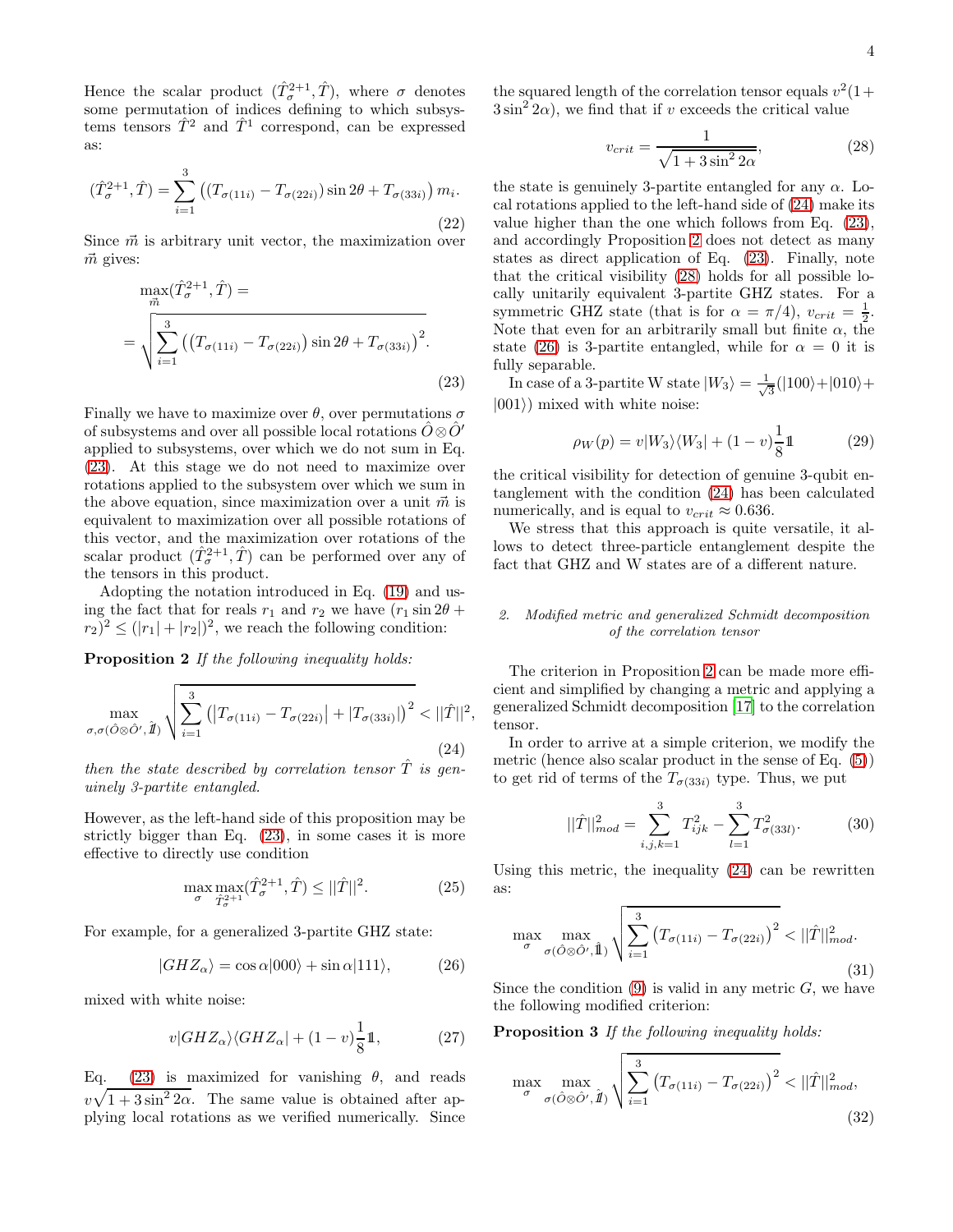where  $||\hat{T}||_{mod}^2 = \sum_{i,j,k=1}^3 T_{ijk}^2 - \sum_{l=1}^3 T_{\sigma(33l)}^2$ , then the *state described by correlation tensor* Tˆ *is genuinely 3 partite entangled.*

We can further simplify this condition applying handy features of a generalized Schmidt decomposition to the correlation tensor [\[17](#page-8-10)]. According to Theorem 1 in [\[17\]](#page-8-10), for any tensor

$$
\hat{T} = T_{i_1,...,i_n} e_{i_1}^1 \otimes \cdots \otimes e_{i_n}^n
$$
, with  $i_k = 1,...,d$ , (33)

where  ${e_{i_m}^m}_{i_m=1}^d$  is a basis in some *d*-dimensional vector space, there exists a basis  $s_{i_1}^1 \otimes \ldots \otimes s_{i_n}^n, i_k = 1, \ldots, d$ , which we shall call a generalized Schmidt basis, in which the components  $T'_{i_1,\ldots,i_n}$  of tensor  $\hat{T}$ :

$$
\hat{T} = T'_{i_1,\dots,i_n} s^1_{i_1} \otimes \dots \otimes s^n_{i_n}
$$
 (34)

have the following properties:

<span id="page-4-1"></span>• 
$$
T'_{\sigma(j,i,...,i)} = 0
$$
 for  $1 \le i < j \le d$ , (35)

•  $T'_{i_1,\ldots,i_n}$  is non-negative if at most one of the  $i_k$  differs from d, (36)

• 
$$
|T'_{j,...,j}| \ge |T'_{i_1,...,i_n}|
$$
 if  $j \le i_r$  for all  $r = 1, ..., n.(37)$ 

Assume that the correlation tensor  $\hat{T}$  in [\(32\)](#page-3-4) is expressed in a generalized Schmidt basis. Then the property [\(35\)](#page-4-1) implies, that from among the following two groups of terms of the correlation tensor:

$$
{T_{111}, T_{112}, T_{113}}
$$
  

$$
{T_{221}, T_{222}, T_{223}}
$$

only one term in each group is nonzero. Let us assume without loosing generality that  $T_{111}$  is the maximal generalized Schmidt coefficient and only  $T_{221}$  is non-zero. This implies that for all  $\sigma$ :

$$
\sqrt{\sum_{i=1}^{3} (T_{\sigma(11i)} - T_{\sigma(22i)})^2} \le |T_{111}| + |T_{221}| \le 2|T_{111}|.
$$

This property gives the following criterion:

Proposition 4 *If the following inequality holds:*

$$
||\hat{T}||_{mod}^2 > 2T_{max},\tag{38}
$$

*where*  $||\hat{T}||_{mod}^2 = \sum_{i,j,k=1}^3 T_{ijk}^2 - \sum_{l=1}^3 T_{\sigma(33l)}^2$ *, and*  $T_{max}$ *is the maximal possible value a correlation tensor element for the given state, then the state described by correlation tensor* Tˆ *is genuinely* 3*-partite entangled.*

The above condition can be simplified further to a weaker one:

$$
||\hat{T}||_{mod}^2 > 2,
$$

which detects a smaller class of entangled states, but is experimentally very handy. One can measure components of  $\hat{T}$  which enter  $||\hat{T}||_{mod}^2$ , and once the sum [\(30\)](#page-3-5) is above 2, a genuine three particle entanglement is confirmed.

All above analysis can be performed in full analogy in case of 4-partite states. Due to complexity of formulas, conditions for 4-qubit entanglement are presented in Appendix A.

#### <span id="page-4-0"></span>B. GHZ metric

In this section we shall study an approach that favours a certain family of states, namely the GHZ ones.

Consider the so-called Greenberger-Horne-Zeilinger state of *n* qubits:

$$
|GHZ\rangle = \frac{1}{\sqrt{2}} (|0...0\rangle + |1...1\rangle). \tag{39}
$$

It has the following non-vanishing elements of extended correlation tensor [\[18\]](#page-8-11):

$$
T_{\underbrace{y...y}_{2k}}^{\text{GHZ}} x_{\dots x} = (-1)^k, \quad k = 0, 1, ..., \lfloor \frac{n-1}{2} \rfloor
$$
  

$$
T_{\underbrace{z...z}_{2k}}^{\text{GHZ}} 0...0 = 1,
$$
 (40)

and with indices permuted. In turns out that Proposition [1](#page-2-1) with a diagonal metric  $G$ ,

$$
(X,Y)_G = \sum_{\vec{\mu}} X_{\vec{\mu}} G_{\vec{\mu}} Y_{\vec{\mu}},\tag{41}
$$

for the specific case of  $G_{\vec{\mu}} = |T^{\text{GHZ}}_{\vec{\mu}}|$  and additionally putting  $G_{0,...,0} = 0$ , leads to optimal detection of a genuine multipartite entanglement of noisy GHZ states

$$
\rho = v|GHZ\rangle\langle GHZ| + (1 - v)\frac{1}{2^n}\mathbb{1}.\tag{42}
$$

Using the metric, the right-hand side of Proposition [1](#page-2-1) for state  $\rho$  is given by  $(2^n - 1)v^2$ . In order to find the maximum of the left-hand side over bi-product states, we write

$$
L \equiv (T, T^{\text{bi-prod}})G = v \sum_{\vec{\mu} \in \mathcal{GHZ}} \text{sgn}(T^{\text{GHZ}}_{\vec{\mu}}) T^{\text{bi-prod}}_{\vec{\mu}},
$$
\n(43)

where we introduce a convenient notation for summing over non-zero elements of a "GHZ" metric, and note that after transforming correlation tensors to density operators this reads

$$
L/v = 2^{n-1}(\rho_{1,1} + \rho_{1,2^n} + \rho_{2^n,1} + \rho_{2^n,2^n}) - 1
$$
 (44)

$$
=2^{n}\text{Tr}(\rho^{\text{GHZ}}\rho^{\text{bi-prod}})-1.\tag{45}
$$

In the last step we use  $\text{Tr}(\rho^{\text{GHZ}}\rho^{\text{bi-prod}}) \leq \frac{1}{2}$ , which holds for all bi-separable states [\[19\]](#page-8-12). Therefore,  $L \leq (2^{n-1}-1)v$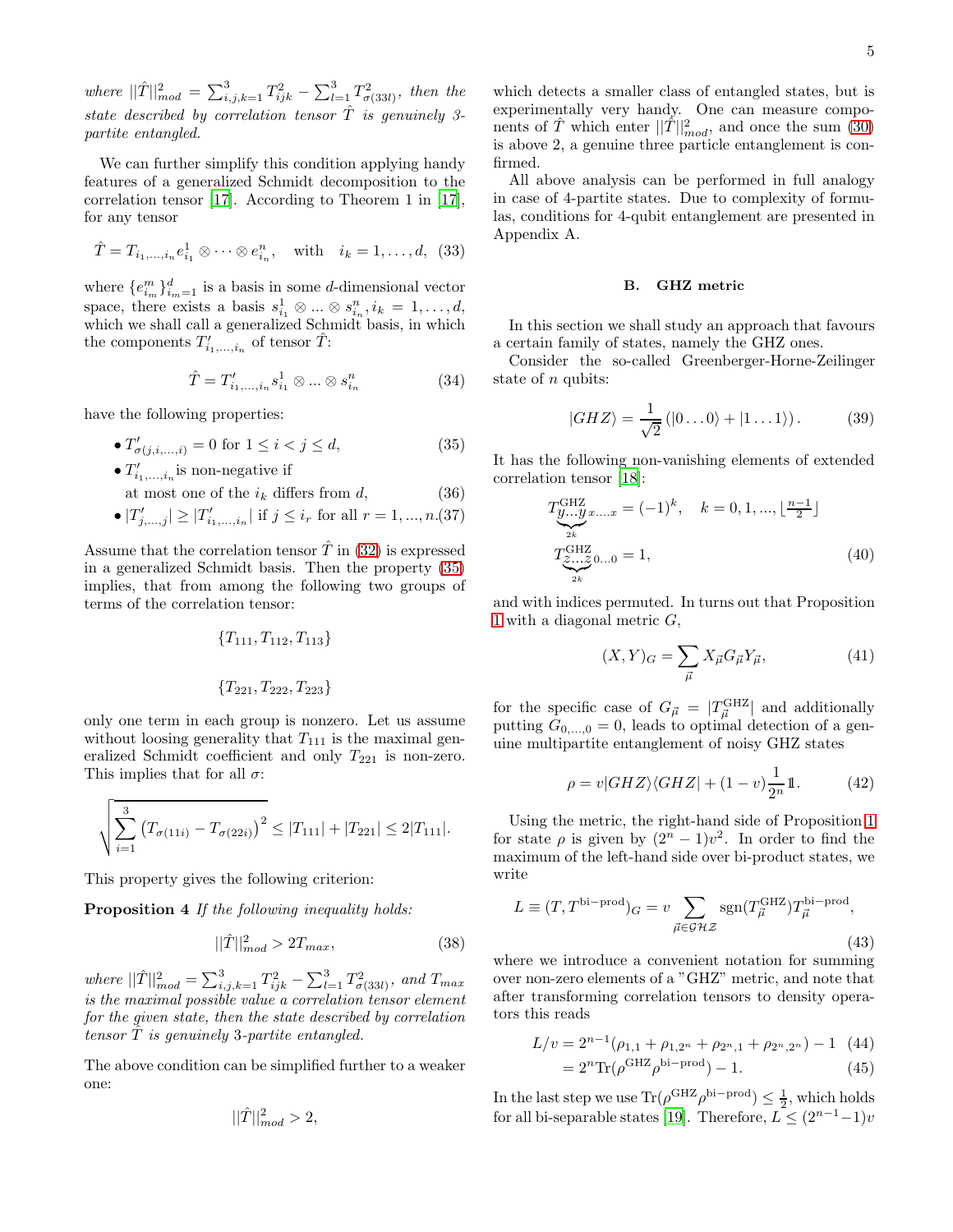and the state  $\rho$  is shown to be genuinely multipartite entangled if

<span id="page-5-0"></span>
$$
v > \frac{2^{n-1} - 1}{2^n - 1},\tag{46}
$$

which is known to be optimal [\[11](#page-8-4), [20](#page-8-13)].

The same metric can reveal genuine multipartite entanglement of many other states. Consider generalized GHZ states

$$
|GHZ_{\alpha}\rangle = \cos\alpha\,|0\ldots0\rangle + \sin\alpha\,|1\ldots1\rangle\,,\qquad(47)
$$

with  $\alpha \in [0, \frac{\pi}{4}]$ . The non-vanishing components of its correlation tensor are given by permutations of indices of the following ones

$$
T_{\underbrace{y...y}_{2k}}x...x = (-1)^k \sin 2\alpha, \quad k = 0, 1, ..., \lfloor \frac{N-1}{2} \rfloor
$$

$$
T_{\underbrace{z...z}_{k}}0...0 = \begin{cases} 1 & \text{for } k \text{ even,} \\ \cos 2\alpha & \text{for } k \text{ odd.} \end{cases}
$$
(48)

Taking again the "GHZ" metric, one can repeat the proof which led to [\(46\)](#page-5-0) with the only difference that now

$$
\text{Tr}(\rho^{\text{GHZ}_{\alpha}}\rho^{\text{bi-prod}}) \le \cos^2 \alpha.
$$

In this way we obtain that generalized GHZ state mixed with white noise is genuinely multipartite entangled for

$$
v > \frac{2^n \cos^2 \alpha - 1}{2^n - 1}.
$$
 (49)

Finally, note that this state is fully separable only for  $\alpha = 0$ . Already for infinitesimally small  $\alpha$  it can involve entanglement between all  $n$  parties. Clearly, a similar statement would hold for a generalized GHZ state between  $n-1$  parties and the *n*th party having an uncorrelated state. Therefore, in infinitesimal neighborhood of the state  $|0...0\rangle$  there are states with entanglement between an arbitrary number of subsystems.

#### VI. CONCLUSIONS

We have presented several sufficient criteria for a multipartite entanglement in the form of nonlinear conditions imposed on correlations of the tested state. The conditions are given in a convenient and simple form, and can be directly applied to given families of entangled states.

An important advantage of our criteria is that in many cases only few definite measurements suffice to detect multiqubit entanglement.

Presented criteria are more general than entanglement witnesses due to their nonlinearity. A single new criterion detects a genuine entanglement of many different families of states, whereas one definite witness can detect entanglement of one family of states only.

Here we have given only several examples, however one can construct infinitely many other ones. Note, that only our conditions with the GHZ metric involved correlations of all qubits as well as only some of them. Note that this is the case for the universal two qubit entanglement condition given in [\[16](#page-8-9)], thus this seems to be a promising direction of a further research. Different series of conditions of such a kind, with surprising properties, will be presented elsewhere [\[21\]](#page-8-14).

## VII. ACKNOWLEDGEMENTS

We thank Piotr Badziag and Marcus Huber for stimulating discussions.

This work is supported by the EU program Q-ESSENCE (Contract No.248095), the MNiSW Grant no. N202 208538, and the National Research Foundation and Ministry of Education in Singapore.

The contribution of MM is supported within the International PhD Project "Physics of future quantumbased information technologies" grant MPD/2009-3/4 from Foundation for Polish Science and by the University of Gdańsk grant 538-5400-0623-1.

WL acknowledges financial support from European Social Fund as a part of the project "Educators for the elite - integrated training program for PhD students, postdocs and professors as academic teachers at University of Gdansk" within the framework of Human Capital Operational Programme, Action 4.1.1, Improving the quality of educational offer of tertiary education institutions.

#### Appendix A

# 1. Genuine 4-partite entanglement in four-qubit states

### a. Exclusion of biseparability

To exclude a biseparability of a 4-qubit state, we have to verify the condition [\(9\)](#page-1-1) for the case of maximizing over  $(3 + 1)$ - and  $(2 + 2)$ -partition product states:

<span id="page-5-1"></span>
$$
\left(\max_{T^{3+1}}(T^{3+1},T)_G < ||T||_G^2\right) \text{ and } \left(\max_{T^{2+2}}(T^{2+2},T)_G < ||T||_G^2\right) \implies T \neq T^{bisep},\tag{A1}
$$

where G denotes a metric operator in a vector space in which 4-qubit correlation tensors are embedded. Using a version of a "GHZ" metric for a four-qubit system, in which only  $T_{\sigma(1122)}$ -type terms occur:

$$
||\hat{T}||_{GHZ}^2 \equiv T_{1111}^2 + T_{1122}^2 + T_{1221}^2 + T_{2211}^2
$$
  
+  $T_{1212}^2 + T_{2121}^2 + T_{2112}^2 + T_{2222}^2$ , (A2)

we calculate the first term in [\(A1\)](#page-5-1). Since  $\hat{T}^{3+1}$  is a pure state, we have  $\hat{T}^{3+1} = \hat{T}^3 \otimes \hat{T}^1$ . Taking  $\hat{T}^1 = \vec{m}$ .  $[m_1, m_2, m_3]$ , with  $\sqrt{m_1^2 + m_2^2 + m_3^2} = 1$ , and assuming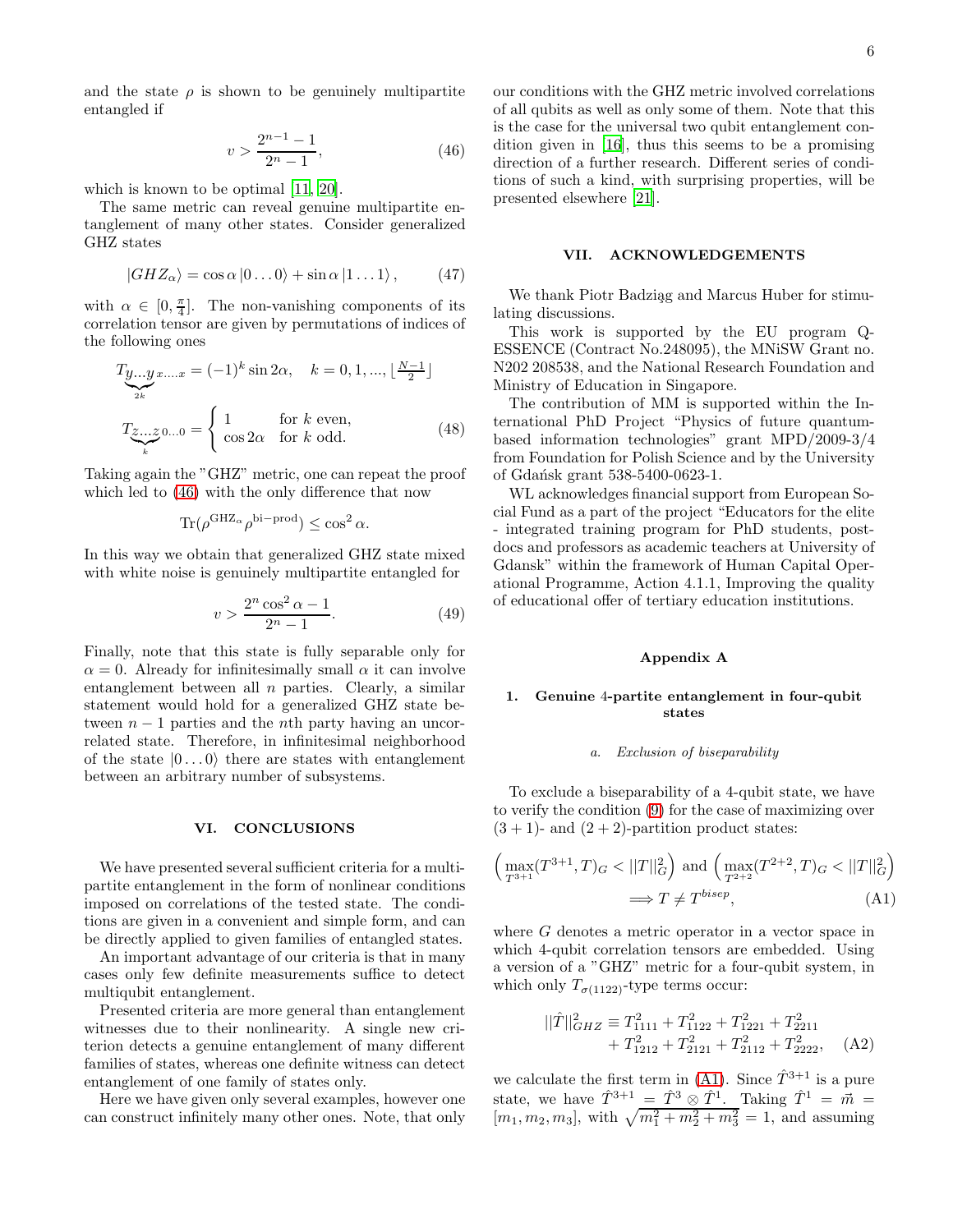$T^3 \otimes T^1$  is (ABC + D)-type product, one obtains:

<span id="page-6-0"></span>
$$
(\hat{T}^3 \otimes \hat{T}^1, \hat{T}) = T_{111}m_1T_{1111} + T_{112}m_2T_{1122} + T_{122}m_1T_{1221} + T_{221}m_1T_{2211} + T_{121}m_2T_{1212} + T_{212}m_1T_{2121} + T_{211}m_2T_{2112} + T_{222}m_2T_{2222}. (A3)
$$

Due to properties [\(35\)](#page-4-1), [\(36\)](#page-4-1) and [\(37\)](#page-4-1) of a generalized Schmidt decomposition [\[17\]](#page-8-10) applied now to quantum states, any 3-qubit pure state can be expressed as:

$$
|\psi\rangle = \cos(\omega_1)|000\rangle + \cos(\omega_2)\sin(\omega_1)|001\rangle
$$
  
+  $e^{i\phi}\cos(\omega_3)\sin(\omega_1)\sin(\omega_2)|010\rangle$   
+  $\cos(\omega_4)\sin(\omega_1)\sin(\omega_2)\sin(\omega_3)|100\rangle$   
+  $\sin(\omega_1)\sin(\omega_2)\sin(\omega_3)\sin(\omega_4)|111\rangle$ . (A4)

In this parametrization, terms of  $\hat{T}^3$  occuring in [\(A3\)](#page-6-0) have the following form:

$$
T_{112} = T_{121} = T_{211} = T_{222} = 0
$$
  
\n
$$
T_{111} = -T_{122} = -T_{221} = -T_{212}
$$
  
\n
$$
= \sin(2\omega_1)\sin(\omega_2)\sin(\omega_3)\sin(\omega_4).
$$
 (A5)

Hence [\(A3\)](#page-6-0) simplifies to:

<span id="page-6-1"></span>
$$
(\hat{T}^3 \otimes \hat{T}^1, \hat{T}) = (T_{1111} - T_{1221} - T_{2211} - T_{2121})
$$
  
× $m_1 \sin(2\omega_1) \sin(\omega_2) \sin(\omega_3) \sin(\omega_4)$ . (A6)

The maximization of [\(A6\)](#page-6-1) over  $m_1, \omega_1, \omega_2, \omega_3, \omega_4$  is trivial. Let us denote local orthogonal transformations  $\hat{O}_1 \otimes \hat{O}_2 \otimes \hat{O}_3 \otimes \hat{O}_4$  as  $\hat{O}_{tot}$ . We finally obtain:

$$
\max_{T^{3+1}} (\hat{T}^{3+1}, \hat{T}) = \max_{\hat{O}_{tot}} |T_{1111} - T_{1221} - T_{2211} - T_{2121}|.
$$
\n(A7)

In complete analogy we can find inequalities for other types of  $(3 + 1)$ -partition product states  $(ABD+C,$ ACD+B, A+BCD), which leads to the following inequalities:

<span id="page-6-2"></span>
$$
\max_{\hat{O}_{tot}} |T_{1111} - T_{1221} - T_{2211} - T_{2121}| < ||\hat{T}||_{GHZ}^2
$$
  
\n
$$
\max_{\hat{O}_{tot}} |T_{1111} - T_{2211} - T_{1212} - T_{2112}| < ||\hat{T}||_{GHZ}^2
$$
  
\n
$$
\max_{\hat{O}_{tot}} |T_{1111} - T_{1122} - T_{2121} - T_{2112}| < ||\hat{T}||_{GHZ}^2
$$
  
\n
$$
\max_{\hat{O}_{tot}} |T_{1111} - T_{1122} - T_{1221} - T_{1212}| < ||\hat{T}||_{GHZ}^2.
$$
  
\n(A8)

In case of pure states these inequalities allow us to check if given state is  $(3+1)$ -partition product or not:

Proposition 5 *If all the inequalities [\(A8\)](#page-6-2) hold, then the pure state described by correlation tensor*  $\hat{T}$  *is not*  $(3+1)$ *partition product.*

Now we have to calculate the second element of the conjunction in  $(A1)$  involving maximization over  $(2+2)$ partition product states. Since

$$
\max_{T^{2+2}}(\hat{T}^{2+2}, \hat{T}) = \max_{T^2, T^{'2}}(\hat{T}^2 \otimes \hat{T}^{'2}, \hat{T}), \quad (A9)
$$

we need to explicitely express  $\hat{T}^2 \otimes \hat{T}^2$ . This is very simple due to equations [\(20\)](#page-2-3):

$$
(\hat{T}^2)_{11} = -\sin 2\theta
$$
  
\n
$$
(\hat{T}^2)_{22} = \sin 2\theta
$$
  
\n
$$
(\hat{T}^2)_{33} = 1
$$
  
\n
$$
(\hat{T}^{'2})_{11} = -\sin(2\theta')
$$
  
\n
$$
(\hat{T}^{'2})_{22} = \sin(2\theta')
$$
  
\n
$$
(\hat{T}^{'2})_{33} = 1.
$$
\n(A10)

The only nonvanishing terms of the tensor  $\hat{T}^2\otimes\hat{T}^{'2}$  are:

<span id="page-6-3"></span>
$$
(\hat{T}^2 \otimes \hat{T}^{'2})_{1111} = \sin 2\theta \sin 2\theta'
$$
  
\n
$$
(\hat{T}^2 \otimes \hat{T}^{'2})_{1122} = -\sin 2\theta \sin 2\theta'
$$
  
\n
$$
(\hat{T}^2 \otimes \hat{T}^{'2})_{1133} = -\sin 2\theta
$$
  
\n
$$
(\hat{T}^2 \otimes \hat{T}^{'2})_{2211} = -\sin 2\theta \sin 2\theta'
$$
  
\n
$$
(\hat{T}^2 \otimes \hat{T}^{'2})_{2222} = \sin 2\theta \sin 2\theta'
$$
  
\n
$$
(\hat{T}^2 \otimes \hat{T}^{'2})_{2233} = \sin 2\theta
$$
  
\n
$$
(\hat{T}^2 \otimes \hat{T}^{'2})_{3311} = -\sin 2\theta'
$$
  
\n
$$
(\hat{T}^2 \otimes \hat{T}^{'2})_{3322} = \sin 2\theta'
$$
  
\n
$$
(\hat{T}^2 \otimes \hat{T}^{'2})_{3333} = 1.
$$
  
\n(A11)

Substituting these terms one obtains (in case of maximizing over (AB+CD)-product states):

<span id="page-6-4"></span>
$$
\max_{T^2, T^{'2}} (\hat{T}^2 \otimes \hat{T}'^2, \hat{T}) =
$$
\n
$$
\max_{\hat{O}_{tot}, \theta, \theta'} (\sin 2\theta \sin 2\theta' (T_{1111} - T_{1122} - T_{2211} + T_{2222})
$$
\n
$$
+ \sin 2\theta (T_{2233} - T_{1133})
$$
\n
$$
+ \sin 2\theta' (T_{3322} - T_{3311}) + T_{3333}).
$$
\n(A12)

Since only 4 terms of [\(A11\)](#page-6-3) occur in GHZ metric, the expression [\(A12\)](#page-6-4) has, for maximizing over (AB+CD) type product states, the following simplified form:

$$
\max_{T^2, T'^2} (\hat{T}^2 \otimes \hat{T}'^2, \hat{T}) =
$$
\n
$$
= \max_{\hat{O}_{tot}, \theta, \theta'} (\sin 2\theta \sin(2\theta') (T_{1111} - T_{1122} - T_{2211} + T_{2222}))
$$
\n
$$
= \max_{\hat{O}_{tot}} |T_{1111} - T_{1122} - T_{2211} + T_{2222}|.
$$
\n(A13)

Taking into account other types of  $(2+2)$ -partition product states (that is of type  $(AC+BD)$  and  $(AD+BC)$ ) we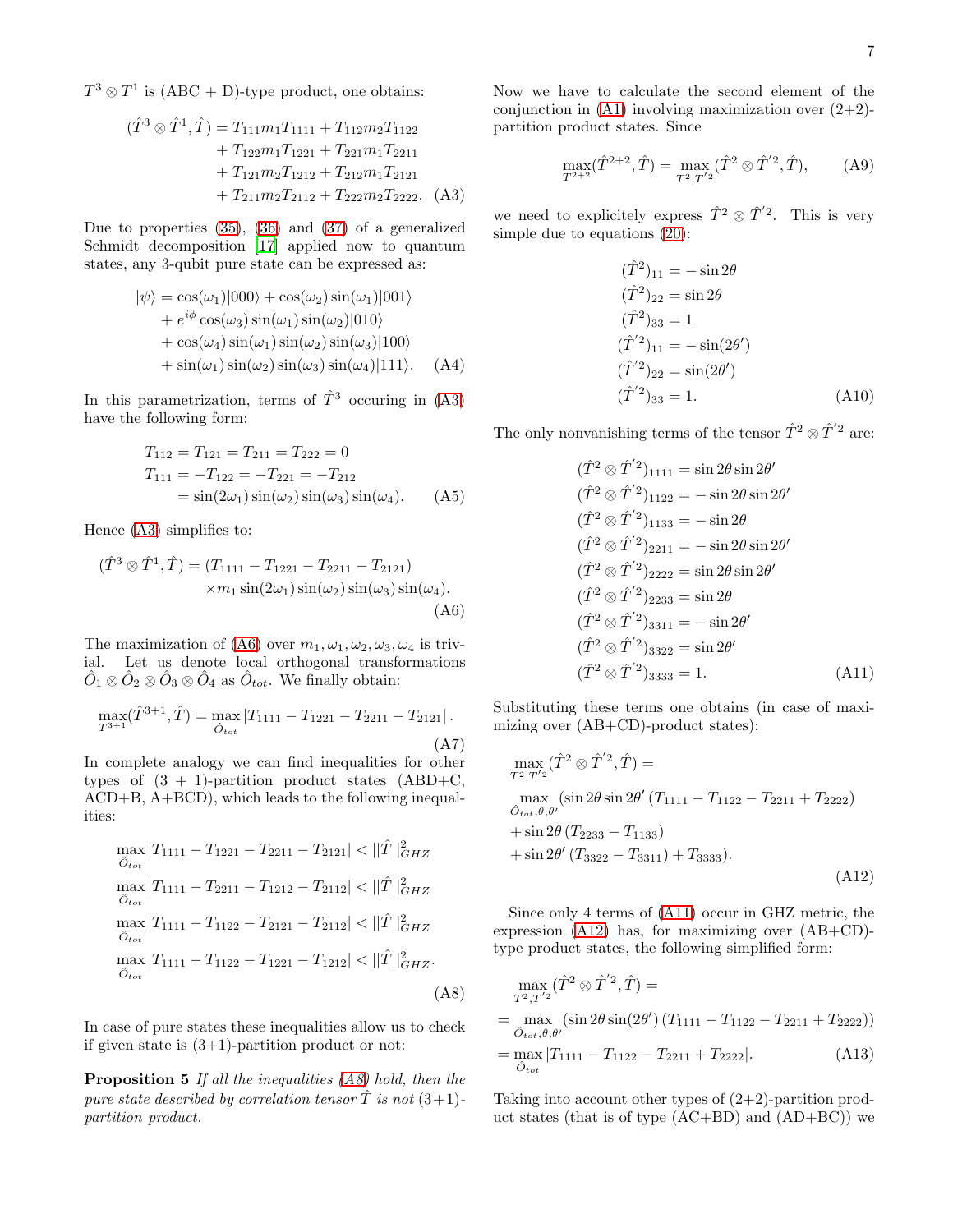obtain the following set of inequalities:

<span id="page-7-3"></span>
$$
\max_{\hat{O}_{tot}} |T_{1111} - T_{1122} - T_{2211} + T_{2222}| < ||\hat{T}||_{GHZ}^2
$$
  
\n
$$
\max_{\hat{O}_{tot}} |T_{1111} - T_{1212} - T_{2121} + T_{2222}| < ||\hat{T}||_{GHZ}^2
$$
  
\n
$$
\max_{\hat{O}_{tot}} |T_{1111} - T_{1221} - T_{2112} + T_{2222}| < ||\hat{T}||_{GHZ}^2.
$$
  
\n(A14)

Finally, we obtain the Proposition, which is a direct consequence of condition [\(A1\)](#page-5-1):

Proposition 6 *If all the inequalities [\(A8\)](#page-6-2) and [\(A14\)](#page-7-3) hold, then the state described by correlation tensor*  $\hat{T}$  *is genuinely* 4*-partite entangled.*

#### b. Exclusion of 3-separability

Since there is only one type of 4-partite 3-product state, that is  $(2 + 1 + 1)$ -partition product, the condition [\(9\)](#page-1-1) has the following form:

$$
\left(\max_{T^{2+1+1}} (\hat{T}^{2+1+1}, \hat{T})_G < ||\hat{T}||_G^2\right) \Longrightarrow \hat{T} \neq \hat{T}^{3sep}.\tag{A15}
$$

We proceed analogously to the case of excluding biseparability of 3-partite state:  $\hat{T}^{2+1+1} = \hat{T}^2 \otimes \hat{T}^1 \otimes \hat{T}^i$ , and we choose Schmidt basis for  $\hat{T}^2$ , in which the only nonvanishing terms are:

$$
T_{11} = \sin 2\theta
$$
  
\n
$$
T_{22} = -\sin 2\theta
$$
  
\n
$$
T_{33} = 1,
$$
  
\n(A16)

while  $\hat{T}^1 = \vec{m} = [m_1, m_2, m_3]$ , with  $\sqrt{m_1^2 + m_2^2 + m_3^2} =$ 1, and  $\hat{T}^{1} = \vec{n} = [n_1, n_2, n_3]$ , with  $\sqrt{n_1^2 + n_2^2 + n_3^2} = 1$ . Hence the scalar product  $(\hat{T}_{\sigma}^{2+1+1}, \hat{T})$ , where  $\sigma$  denotes proper permutation of indices refering to subsystems, can be expressed as:

$$
(\hat{T}_{\sigma}^{2+1+1}, \hat{T}) =
$$
  
= 
$$
\sum_{i,j=1}^{3} ((T_{\sigma(11ij)} - T_{\sigma(22ij)}) \sin 2\theta + T_{\sigma(33ij)}) m_i n_i.
$$
  
(A17)

Now we use Cauchy-Schwartz inequality:

$$
\sum_{i,j=1}^{3} ((T_{\sigma(11ij)} - T_{\sigma(22ij)}) \sin 2\theta + T_{\sigma(33ij)}) m_i n_i \le
$$
\n
$$
\left( \sum_{i,j=1}^{3} ((T_{\sigma(11ij)} - T_{\sigma(22ij)}) \sin 2\theta + T_{\sigma(33ij)})^2 \right)^{\frac{1}{2}} \times
$$
\n
$$
\times \left( \sum_{i,j=1}^{3} m_i^2 n_j^2 \right)^{\frac{1}{2}} \le
$$
\n
$$
\left( \sum_{i,j=1}^{3} ((T_{\sigma(11ij)} - T_{\sigma(22ij)}) \sin 2\theta + T_{\sigma(33ij)})^2 \right)^{\frac{1}{2}} \times
$$
\n
$$
\times \left( \left( \sum_{i=1}^{3} m_i^4 \right)^{\frac{1}{2}} \left( \sum_{j=1}^{3} n_j^4 \right)^{\frac{1}{2}} \right)^{\frac{1}{2}} \le
$$
\n
$$
\left( \sum_{i,j=1}^{3} ((T_{\sigma(11ij)} - T_{\sigma(22ij)}) \sin 2\theta + T_{\sigma(33ij)})^2 \right)^{\frac{1}{2}} (A18)
$$

The last inequality follows from Cauchy-Schwartz inequality and the fact that:

$$
\sum_{i=1}^{3} m_i^2 \le 1 \Longrightarrow \sum_{i=1}^{3} m_i^4 \le 1.
$$

From now on we can proceed directly as in the case of maximizing over  $(2 + 1)$ -partition product states obtaining:

Proposition 7 *If the following inequality holds:*

$$
\max_{\sigma} \max_{\hat{O}_{tot}} \sqrt{\sum_{i,j=1}^{3} (|T_{\sigma(11ij)} - T_{\sigma(22ij)}| + |T_{\sigma(33ij)}|)^{2}} < ||\hat{T}||^{2},
$$
\n(A19)

*then the state described by correlation tensor*  $\tilde{T}$  *is biseparable or genuinely multiqubit entangled.*

- <span id="page-7-0"></span>[1] R. Horodecki, P. Horodecki, M. Horodecki and K. Horodecki, Rev. Mod. Phys. 81, 865942 (2009)
- also e-print [arXiv:0805.2853.](http://arxiv.org/abs/0805.2853)
- <span id="page-7-2"></span>[3] D. Collins, N. Gisin, S. Popescu, D. Roberts, and V. Scarani, Phys. Rev. Lett. 88, 170405 (2002).
- <span id="page-7-1"></span>[2] J.-W. Pan, Z.-B. Chen, J.-Y. Lu, H.Weinfurter, A. Zeilinger and M. Zukowski, Rev. Mod. Phys. (in print);